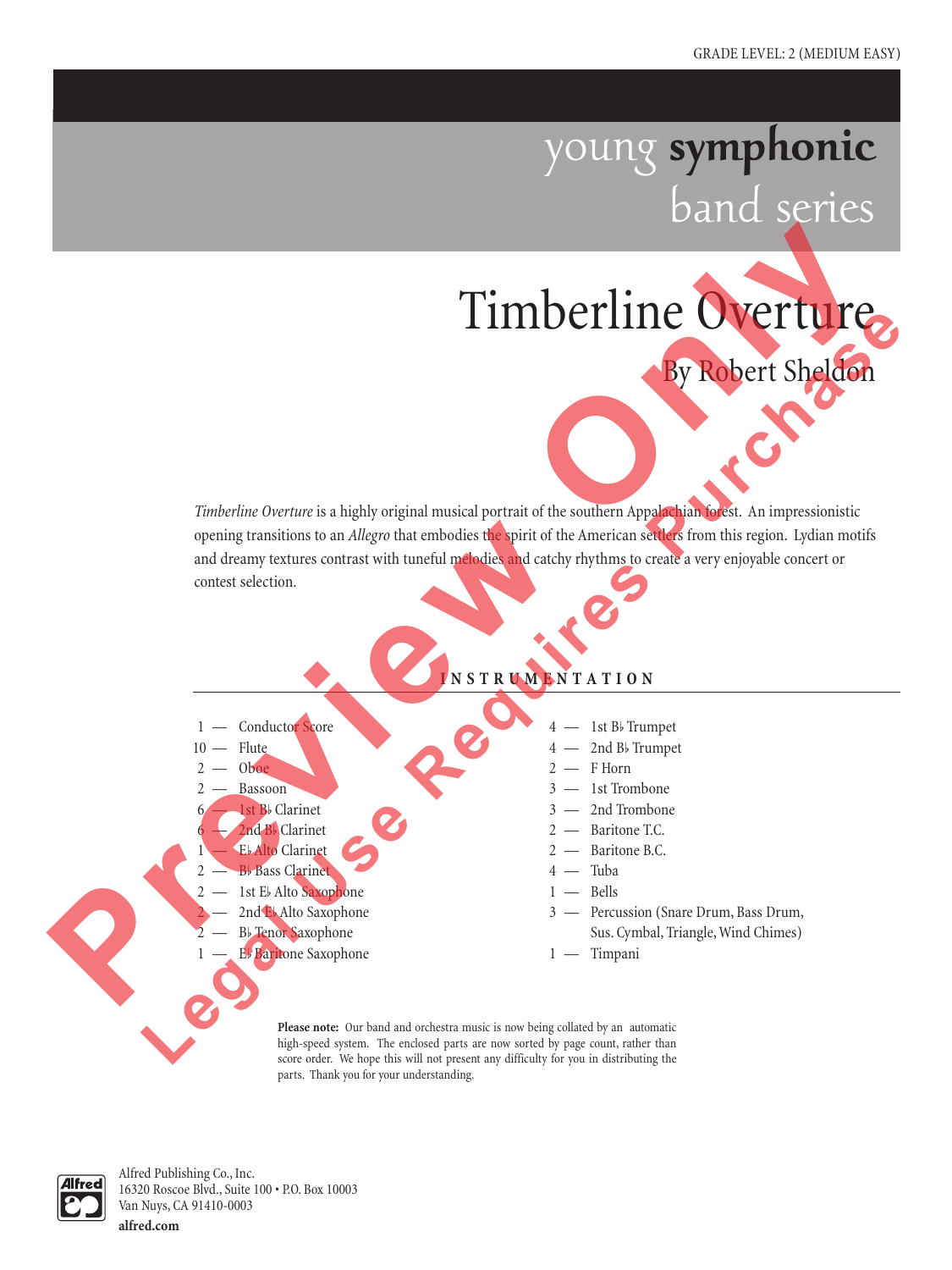*Commissioned by the Western District North Carolina Band Directors Association*

## Timberline Overture

 $\Phi$  $\Phi$ <u>.</u>  $\pmb{\Phi}$  $\Phi$  $\Phi$  $\Phi$ &  $\Phi$ &  $\Phi$  $\Phi$  $\Phi$ <u>.</u>  $\ddot{\textbf{r}}$  $\overline{\mathbf{P}}$ <u>.</u> & ã <u>.</u> b b b b b b b b b b b b b b b b b b b b b b b b b b b b b b b b b b b 4 4 4 4 4 4 4 4 4 4 4 4 4 4 4 4 4 4 4 4 4 4 4 4  $\frac{4}{4}$ 4  $\frac{4}{4}$ 4 4 4 4 4 4 4 4 4 4 4  $rac{4}{4}$ 4 **Flute Oboe Bassoon E**b **Alto Clarinet B**b **Bass Clarinet E**b **Alto Saxophones B**b **Tenor Saxophone E**b **Baritone Saxophone F Horn Baritone Tuba Bells Timpani B**b **Clarinets B**b **Trumpets Trombones 1 2 1 2 1 2 1 2 Percussion** ~~~~~~~~~~~~~~~~~~~~~~~~~~ **Wistfully**  $\frac{1}{2} = 84$ **Wistfully**  $\neq 84$  $\overline{\phantom{a}}$ F *<sup>5</sup>*  $\widetilde{\mathbb{C}}$ ∑  $m<sub>i</sub>$  $\mathbf{Q}$ ∑ ∑  $m f$  $\overline{\bullet}$ ∑ ∑ ∑ ∑  $m f$  $\overline{\mathbf{o}}$ ∑ ∑ ∑ ∑  $m f$  $\mathbf{o}$ ∑ ∑  $m f$ Wind Chimes ∑  $\overrightarrow{r}$ ∑  $\mathbf{o}$ ∑ ∑  $\overline{\bullet}$ ∑ ∑ ∑ ∑ w ∑ ∑ ∑ ∑  $\mathbf{o}$ ∑ ∑ **Sus. Cym.** p O æ ∑ <u>َم</u> *5*  $\epsilon$ ∑  $\overline{mp}$  $\overline{\mathbf{o}}$  $\frac{1}{mp}$  $\overline{P}$   $\overline{C}$   $\overline{C}$   $\overline{C}$   $\overline{C}$   $\overline{C}$   $\overline{C}$   $\overline{C}$   $\overline{C}$   $\overline{C}$   $\overline{C}$   $\overline{C}$   $\overline{C}$   $\overline{C}$   $\overline{C}$   $\overline{C}$   $\overline{C}$   $\overline{C}$   $\overline{C}$   $\overline{C}$   $\overline{C}$   $\overline{C}$   $\overline{C}$   $\overline{C}$   $\overline{$  $\widehat{\mathbb{F}^p}$ **;** ; ; ; ; <del>;</del> ; ;  $mp$  $\overline{\bullet}$ ∑  $m$  $p$  $\bullet$  . . . . . . . . ∑ ∑  $mp$  $\Omega$ ∑ ∑ <u>i</u>  $\overline{mp}$  $\overline{\phantom{a}}$ <u>i</u>  $\overline{mp}$  $\overline{\phantom{a}}$  $\boldsymbol{m}\boldsymbol{p}$  $\mathbf{o}$ ∑ ∑  $m f$  $\overline{\mathbf{r}^{\prime}}$   $\overline{\mathbf{r}^{\prime}}$ ∑  $\overrightarrow{r}$ ∑  $\mathbf{Q}$ **. . . . . . . .** . œ œ œ œ œ œ œ œ  $\overline{\bullet}$  $\sum_{m,p}$  $\overline{\bullet}$ .<br>. . . . . . . . .  $\overline{mp}$  $\mathbf{\overline{v}}$  $\mathbf{m}$  $\overline{\bullet}$  $\overline{\mathbf{O}}$ ∑ ∑  $\mathbf{o}$  $\overline{\bullet}$  $\mathbf{o}$  $\boldsymbol{m}$  $\overline{\bullet}$ ∑ ∑ ∑ Robert Sheldon Op. 89 FULL SCORE Duration - 4:20 **(Snare Drum, Bass Drum, Sus. Cymbal, Triangle, Wind Chimes) Preview Only Legal Use Requires Purchase**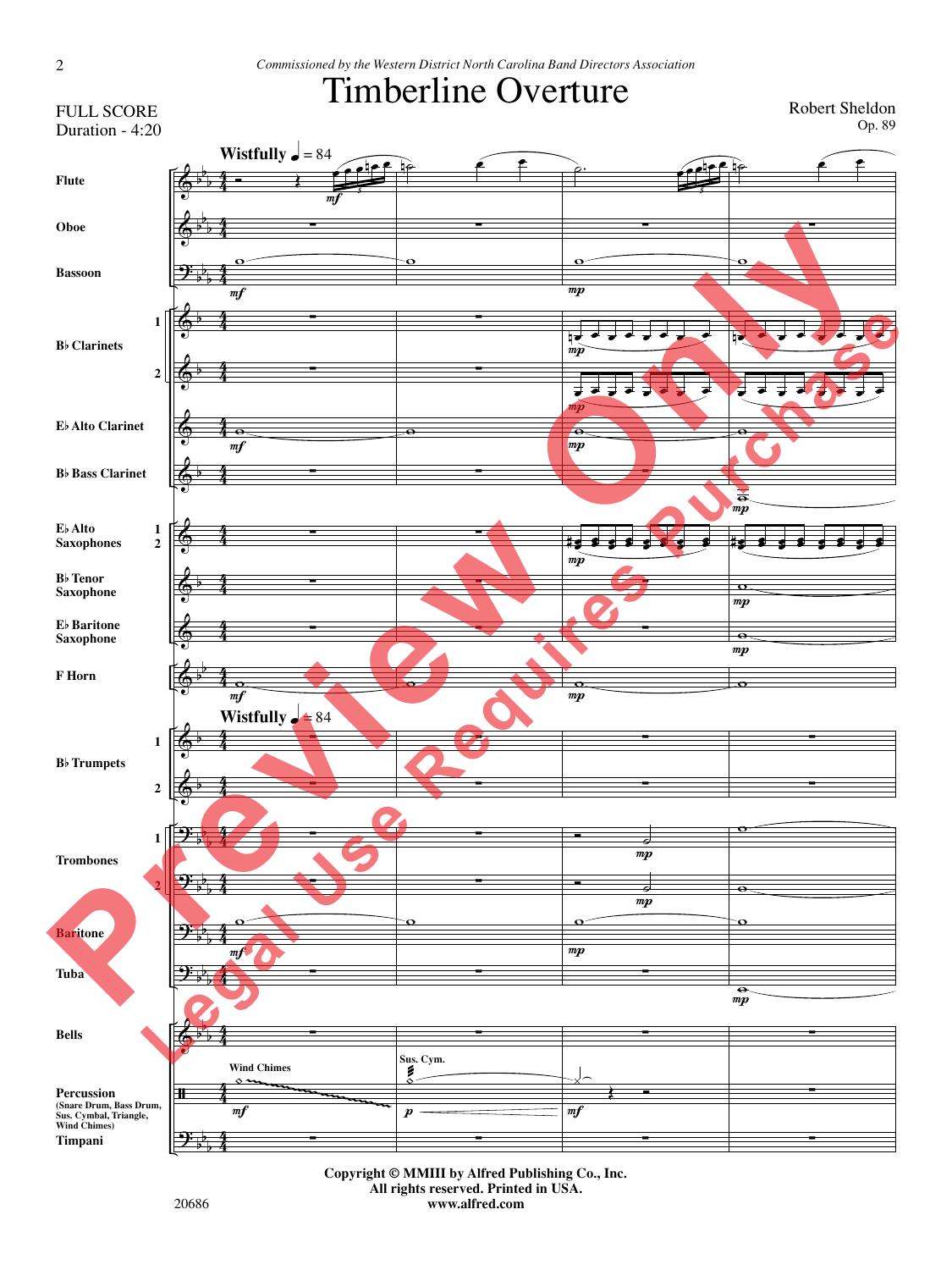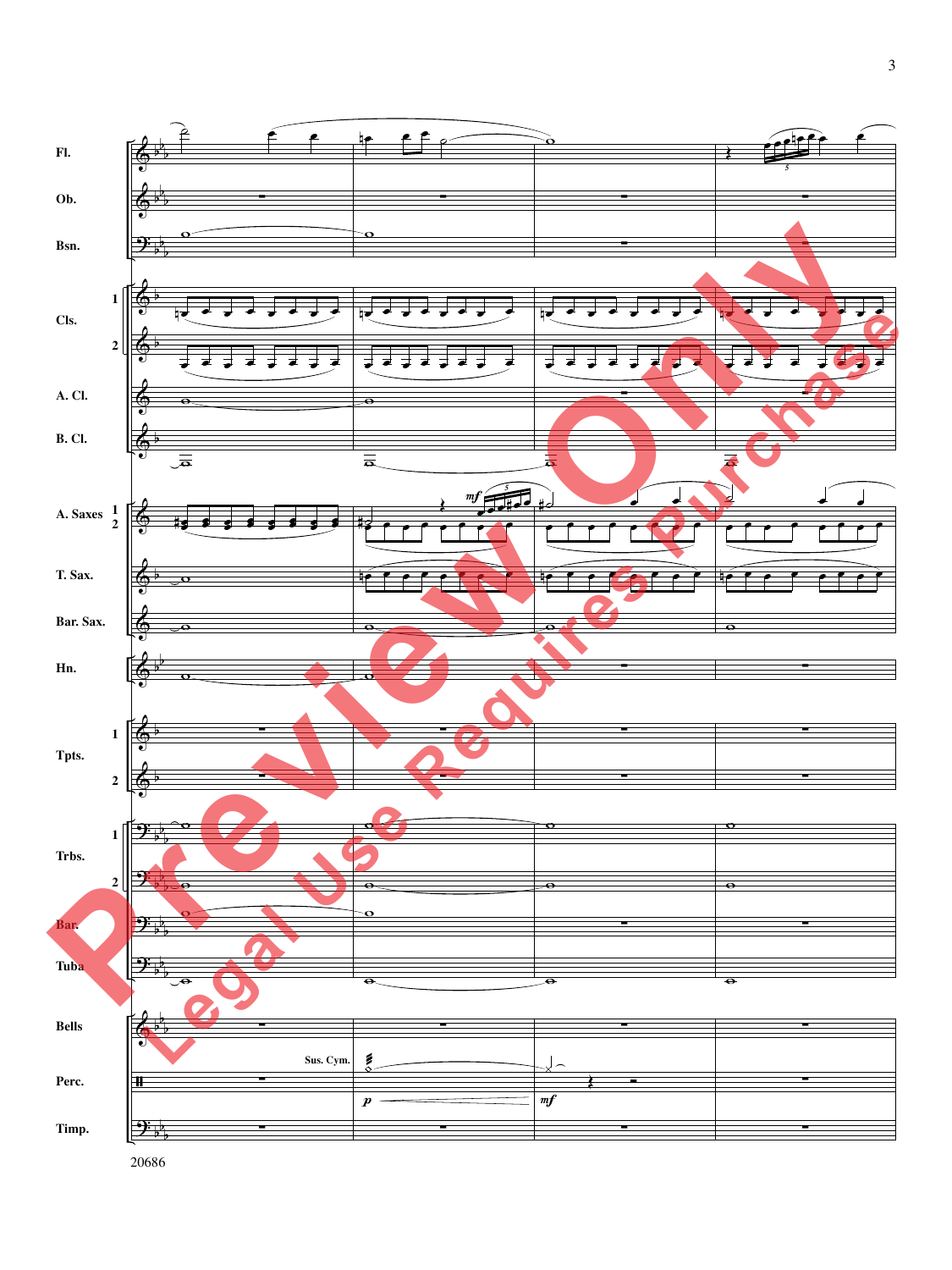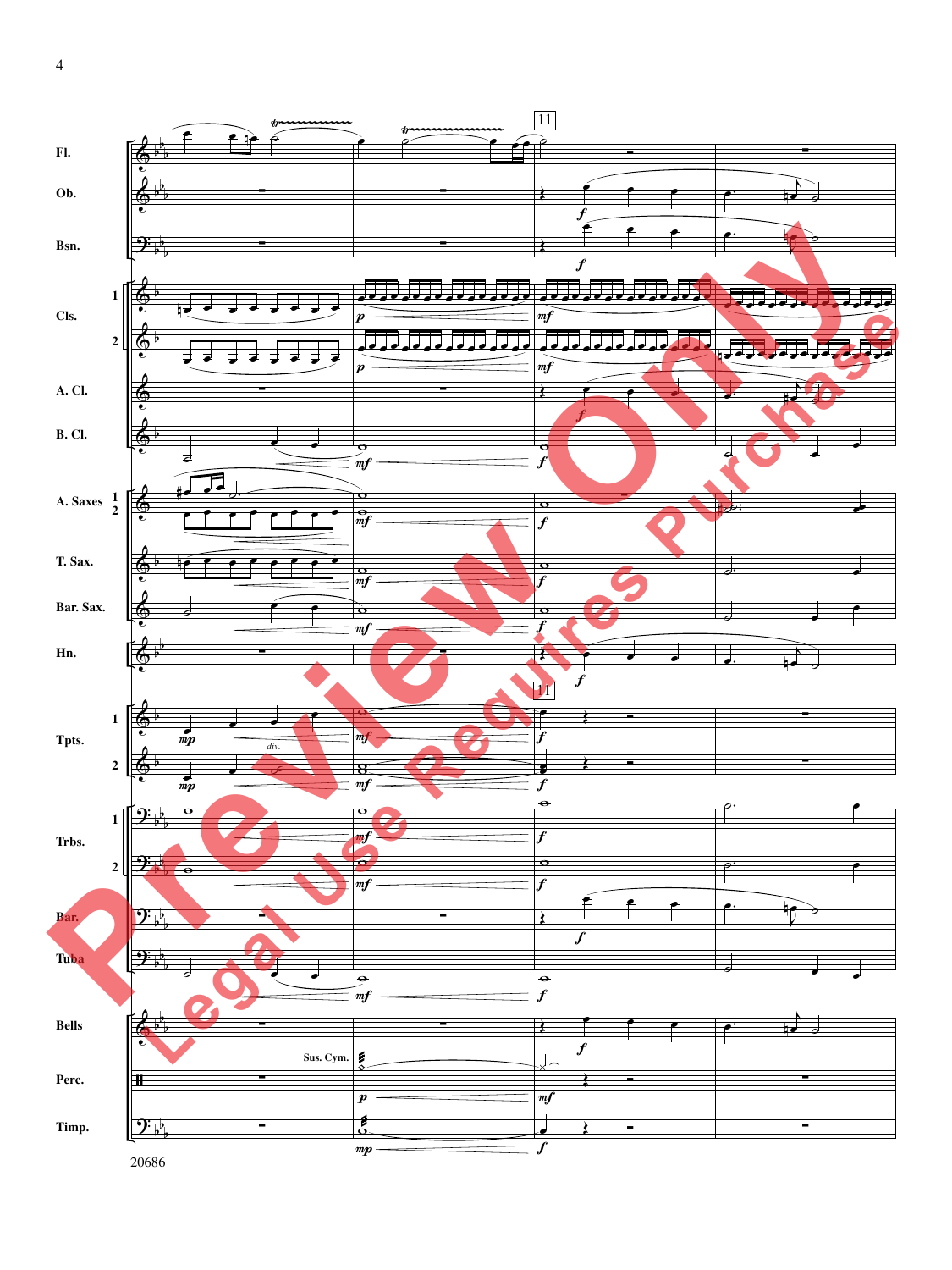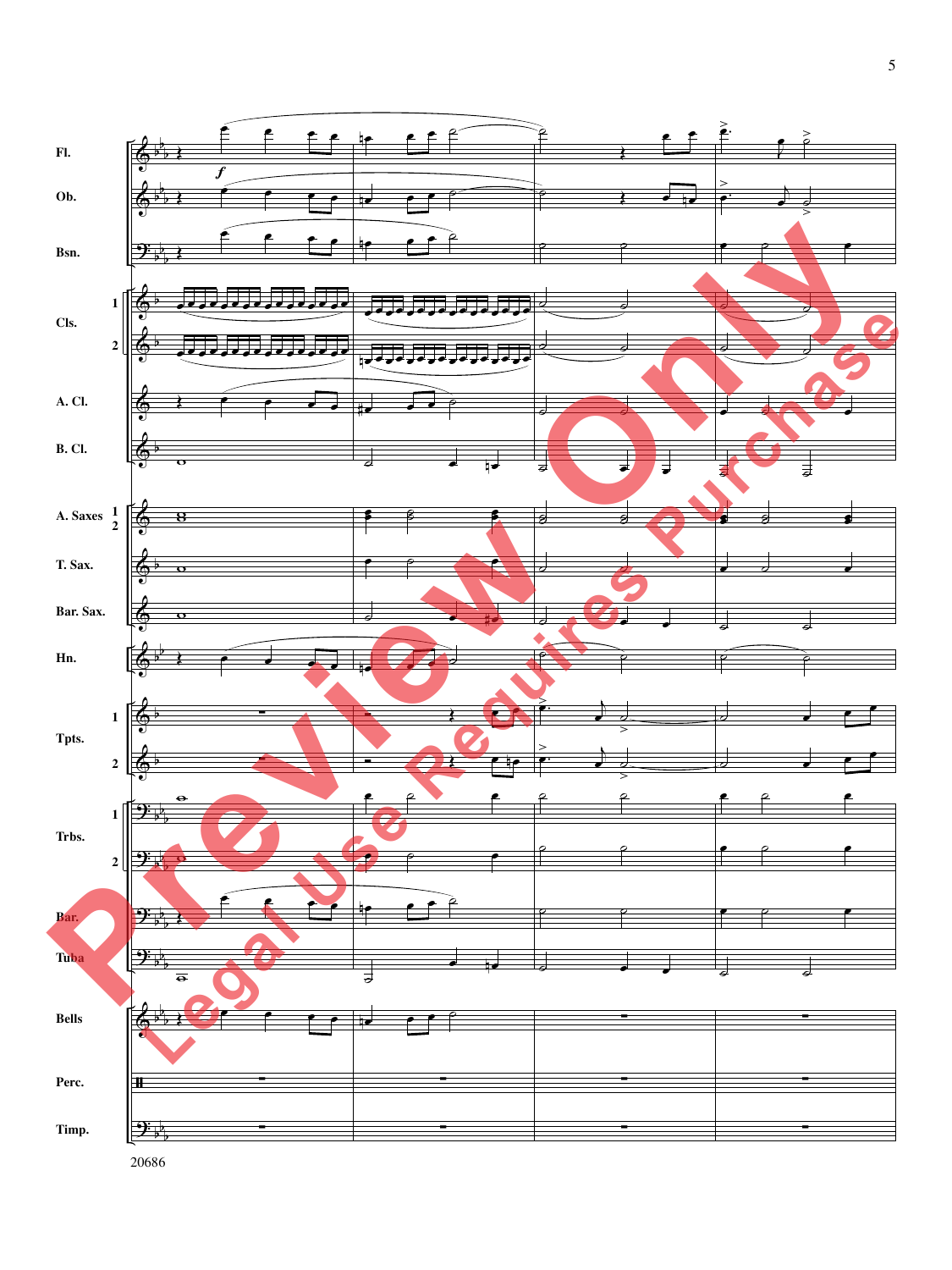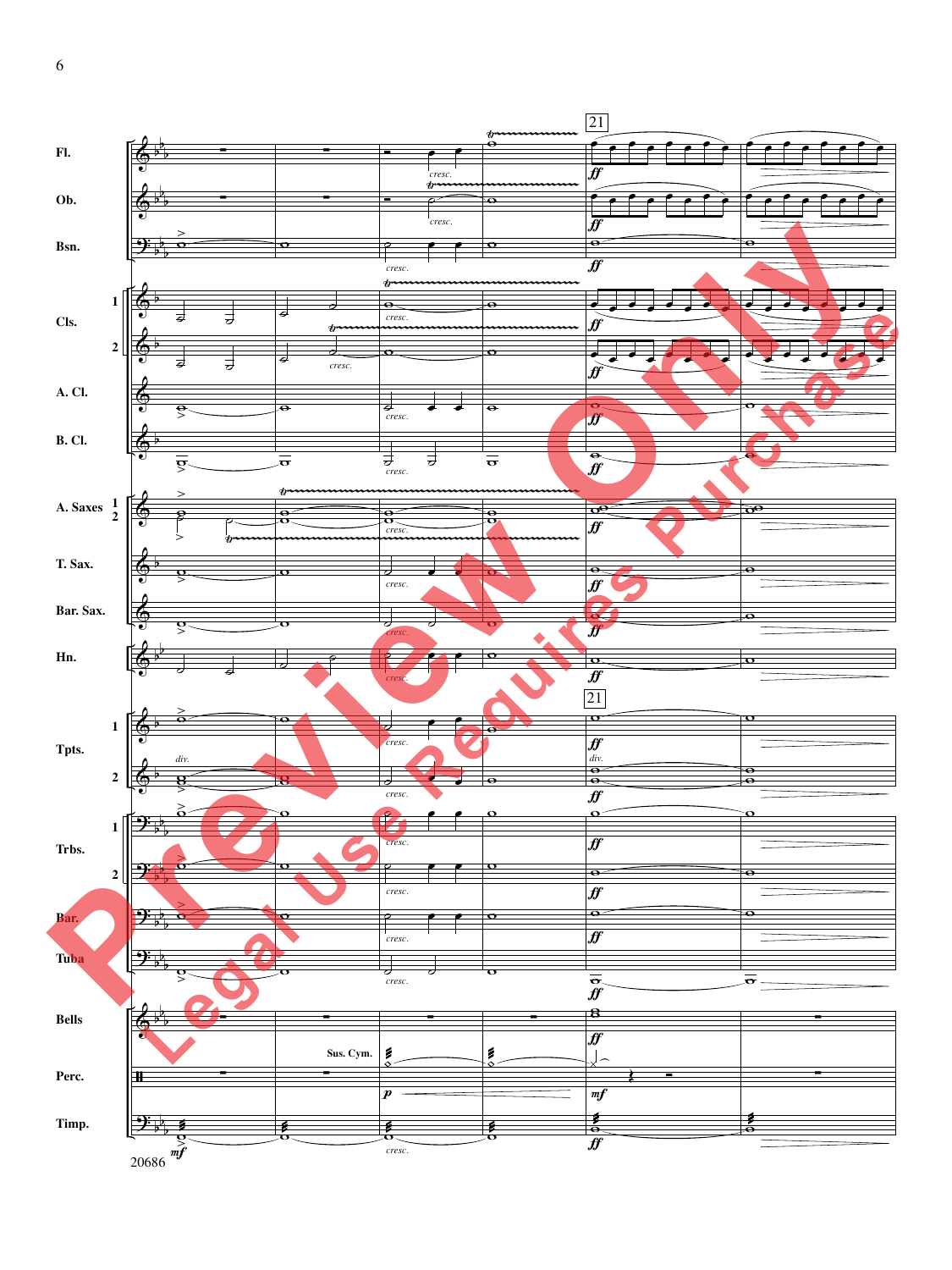

 $\boldsymbol{7}$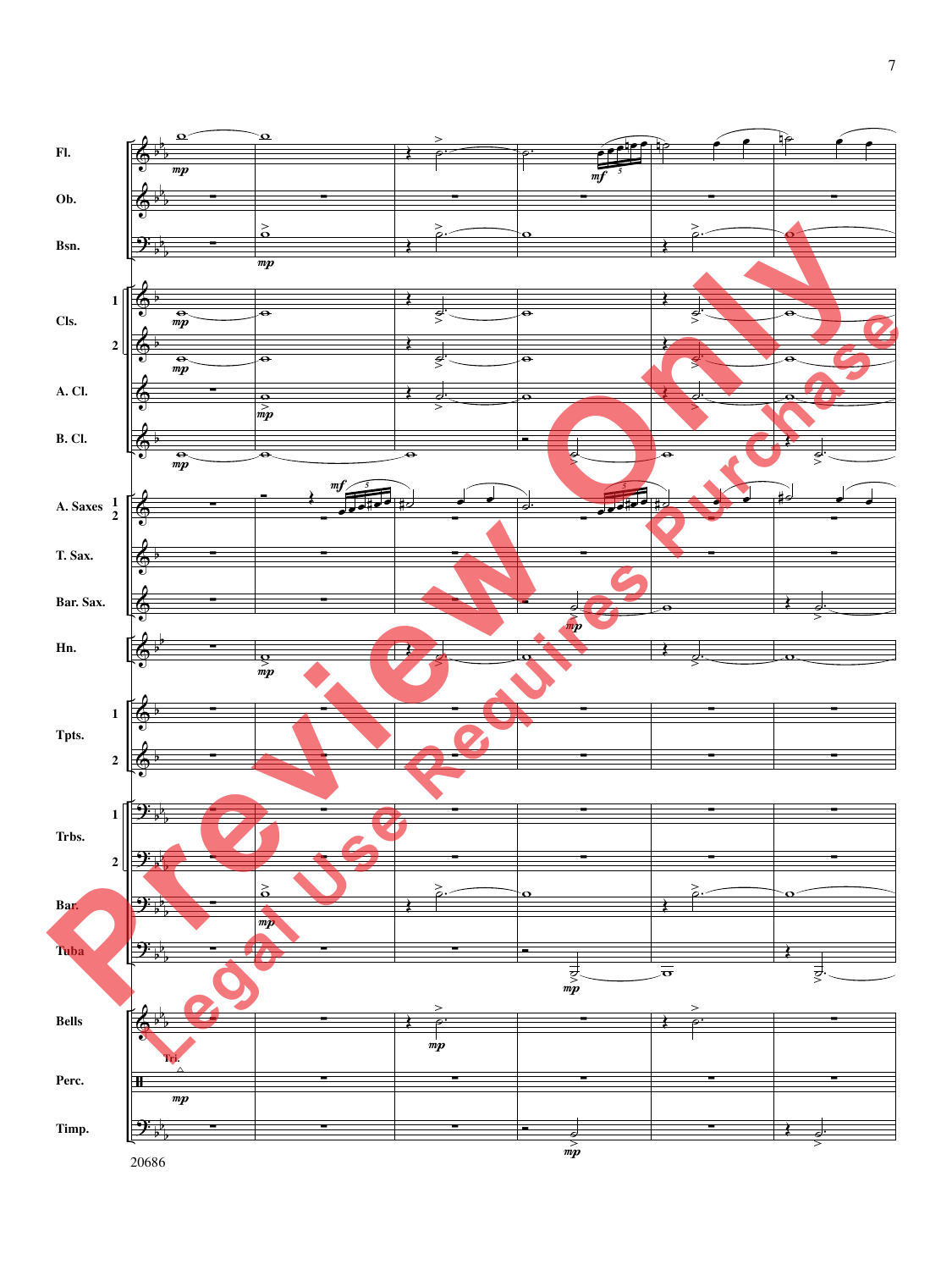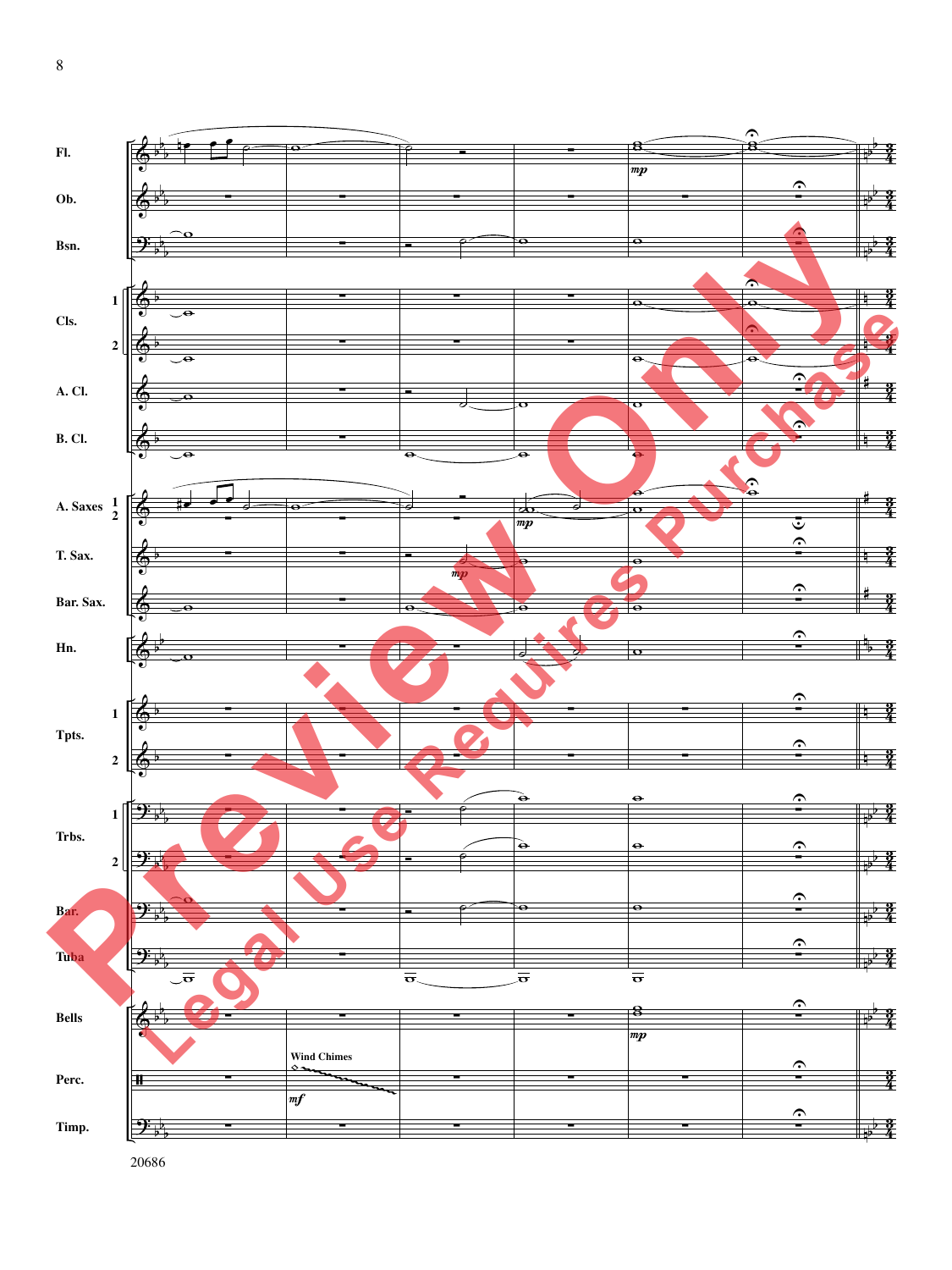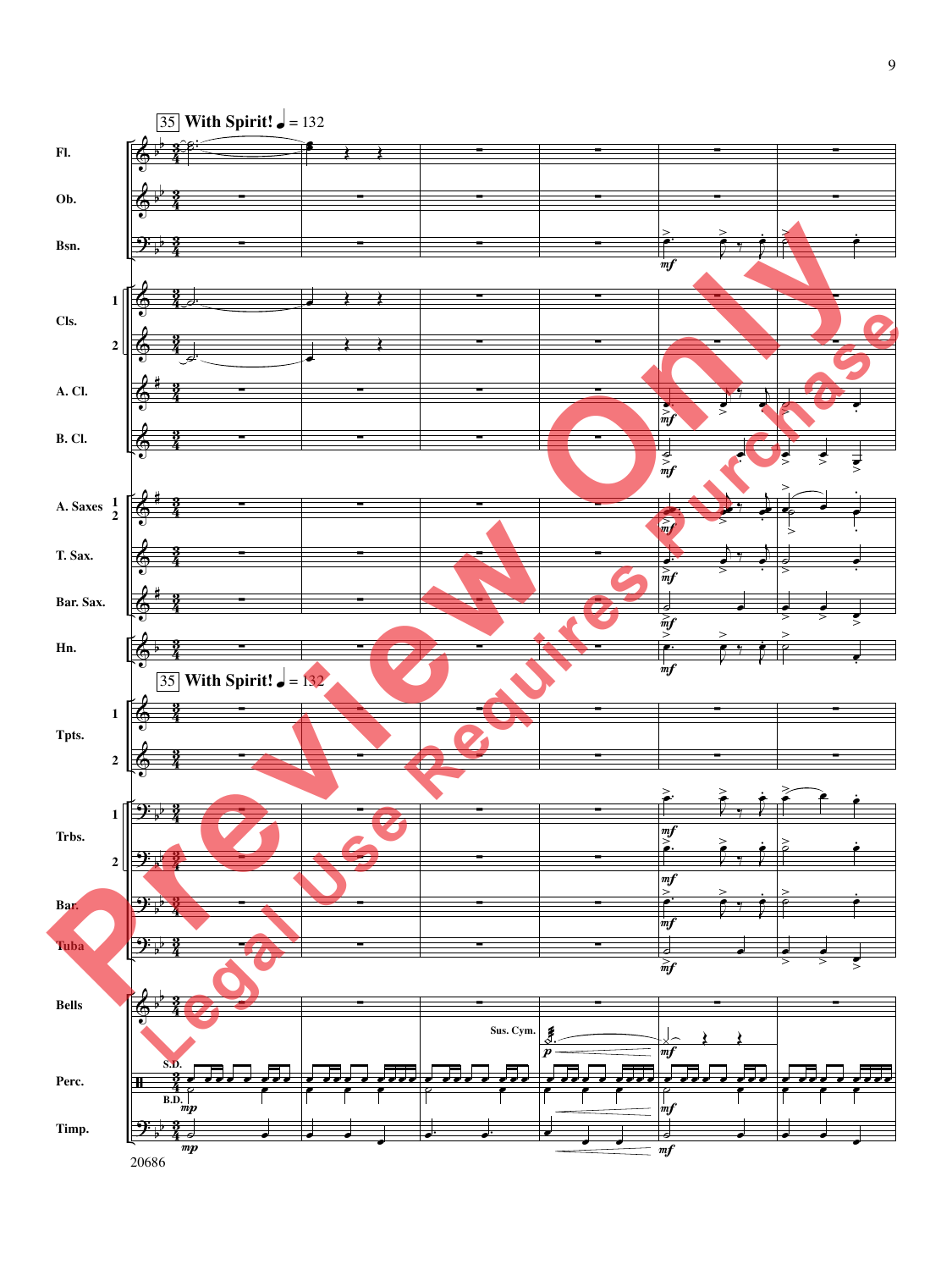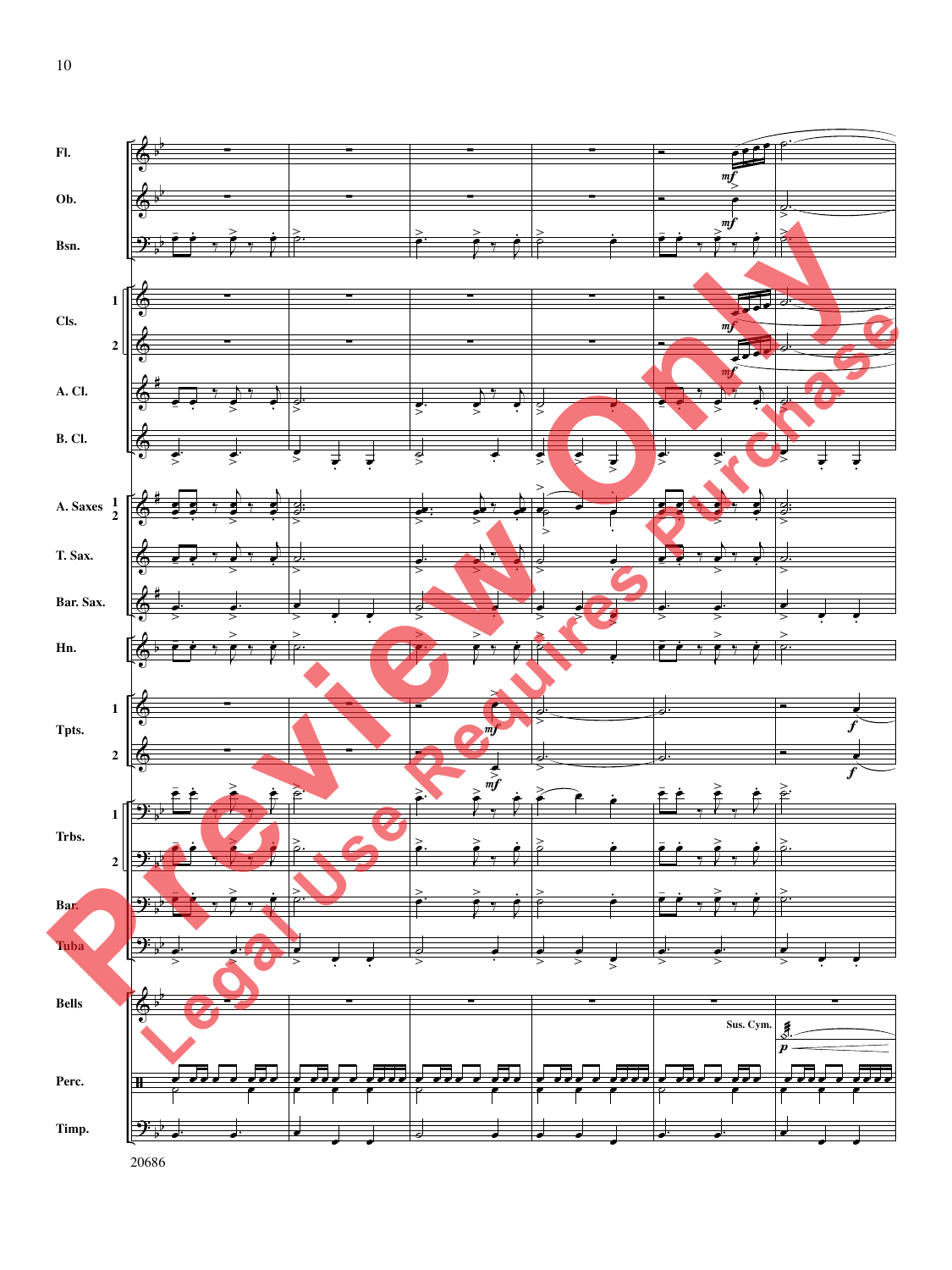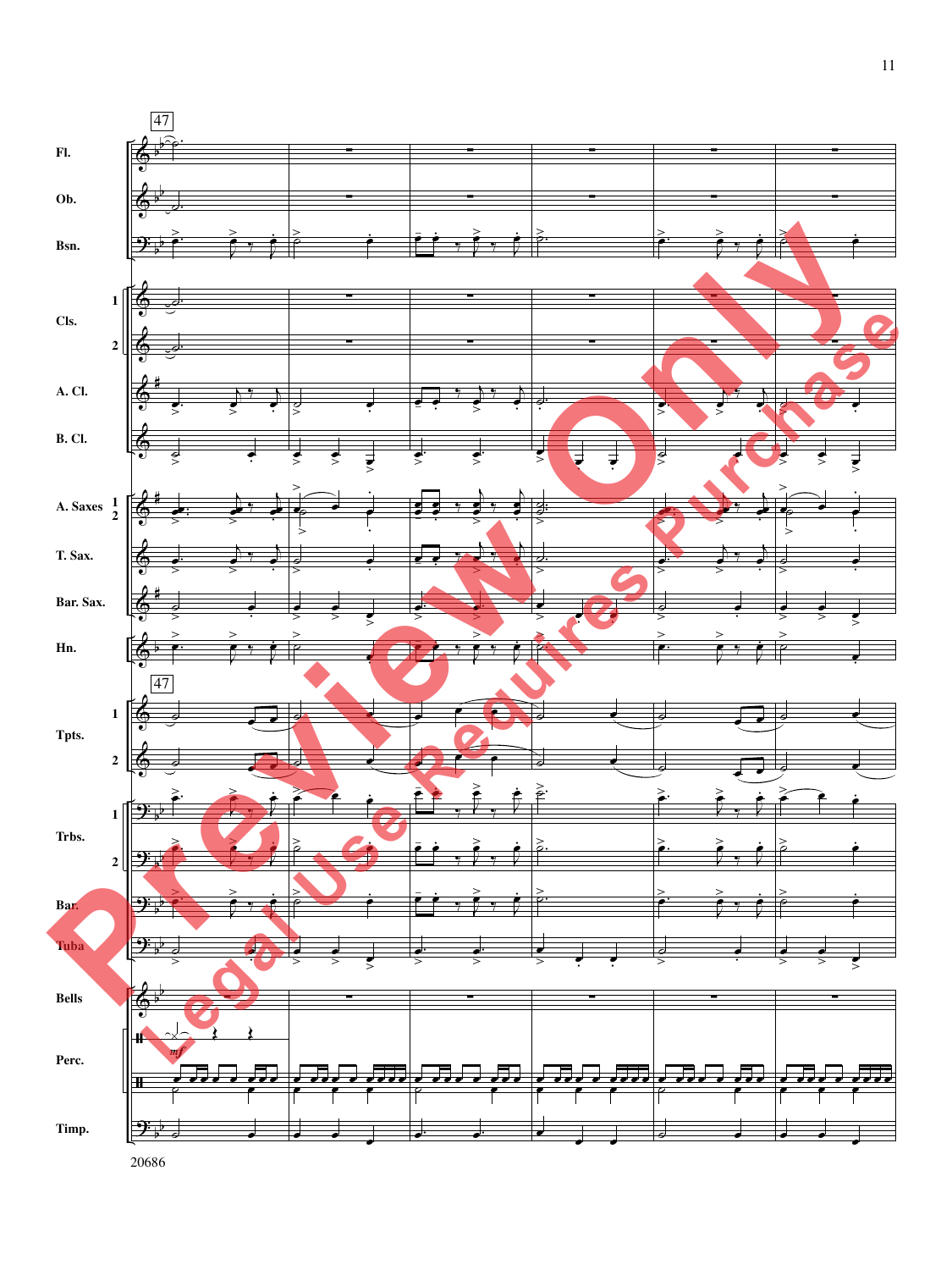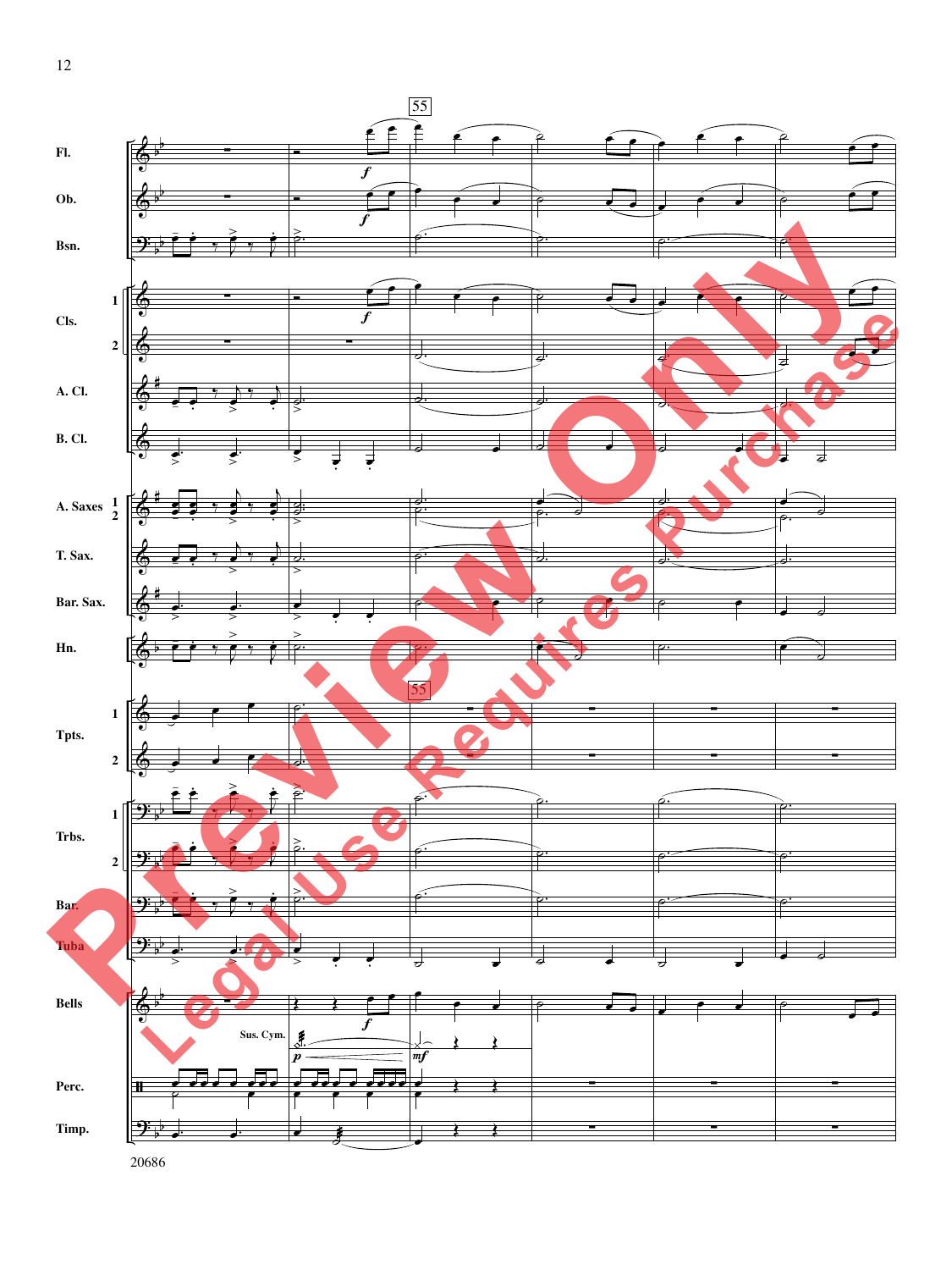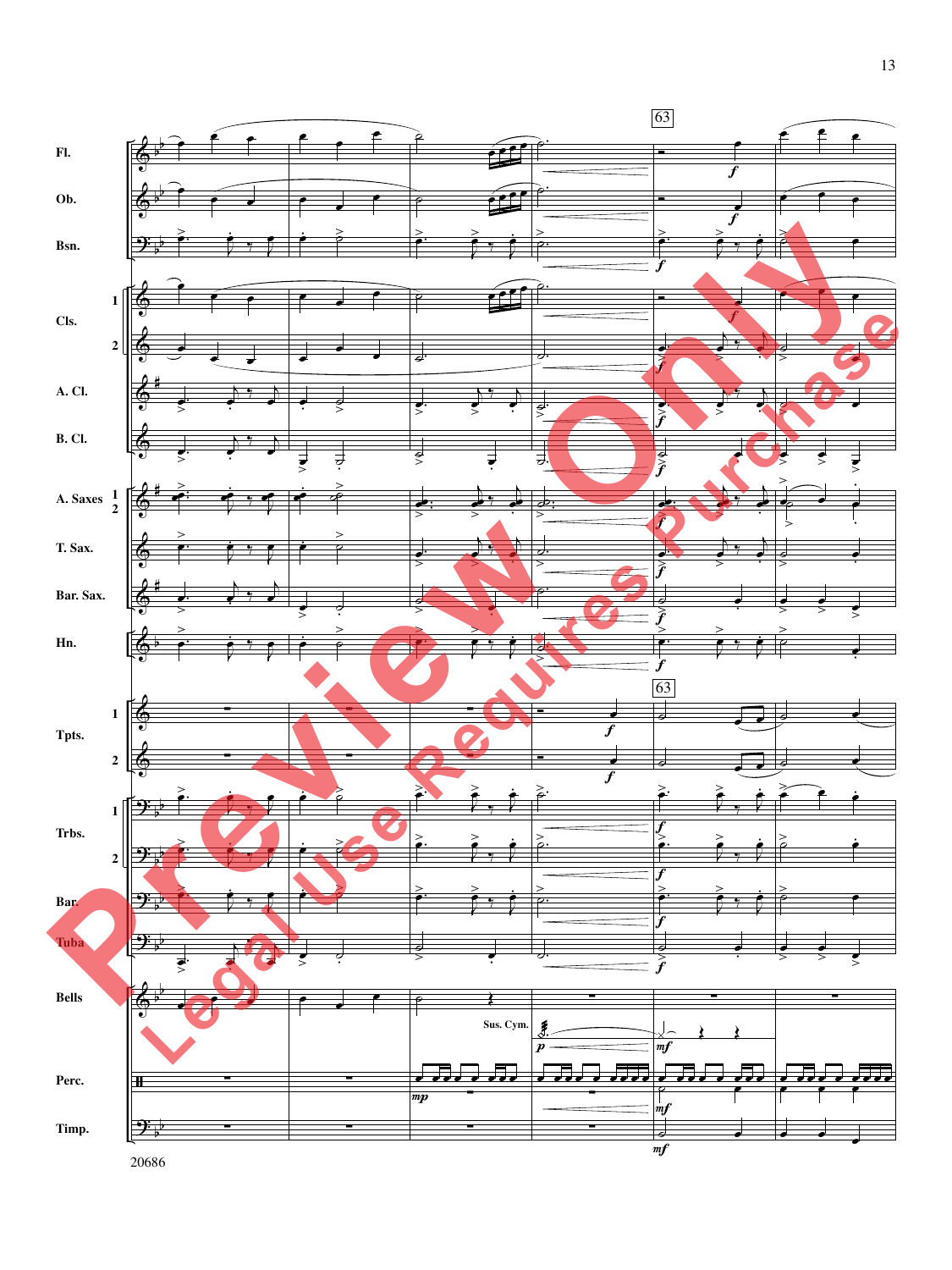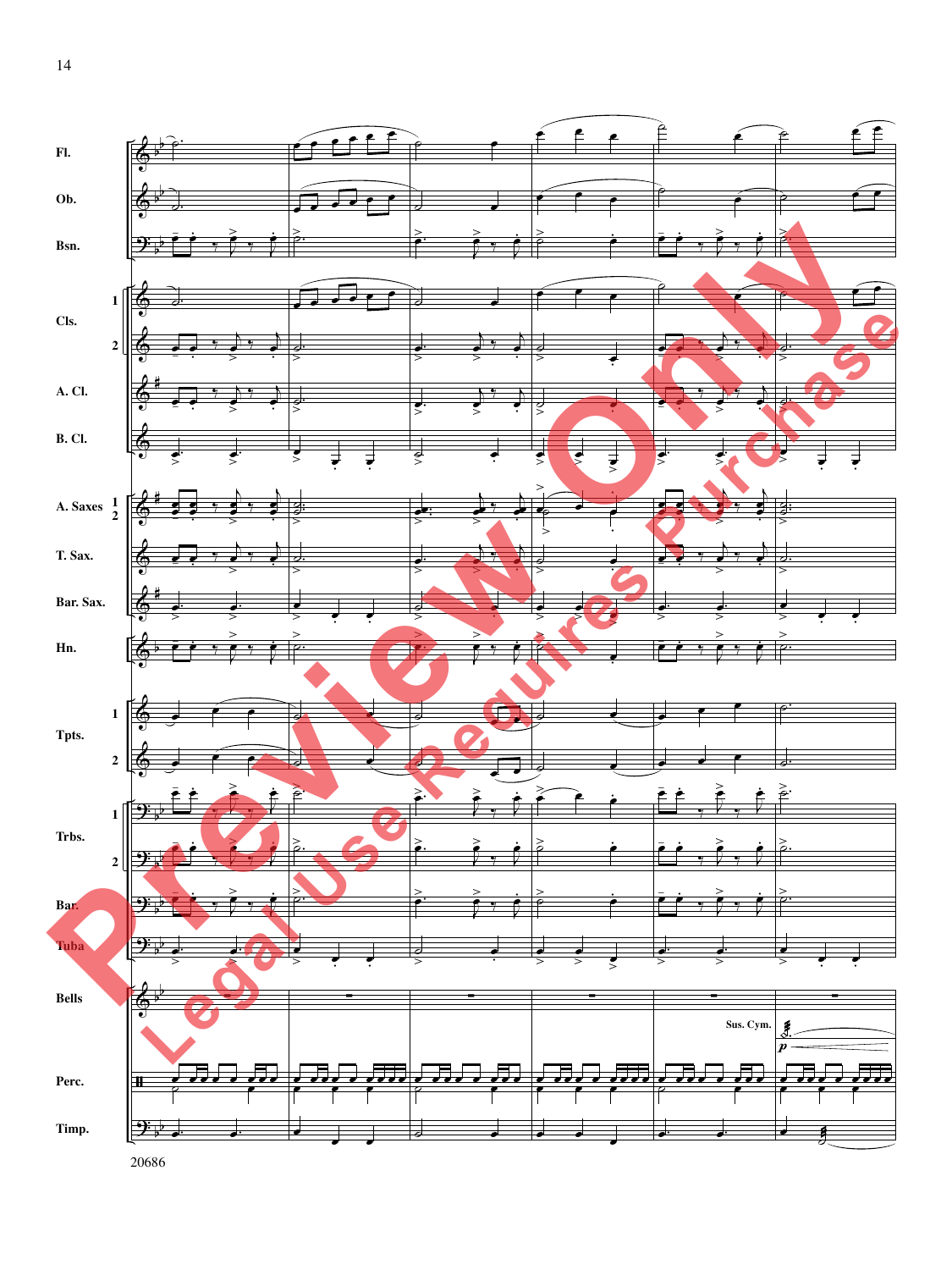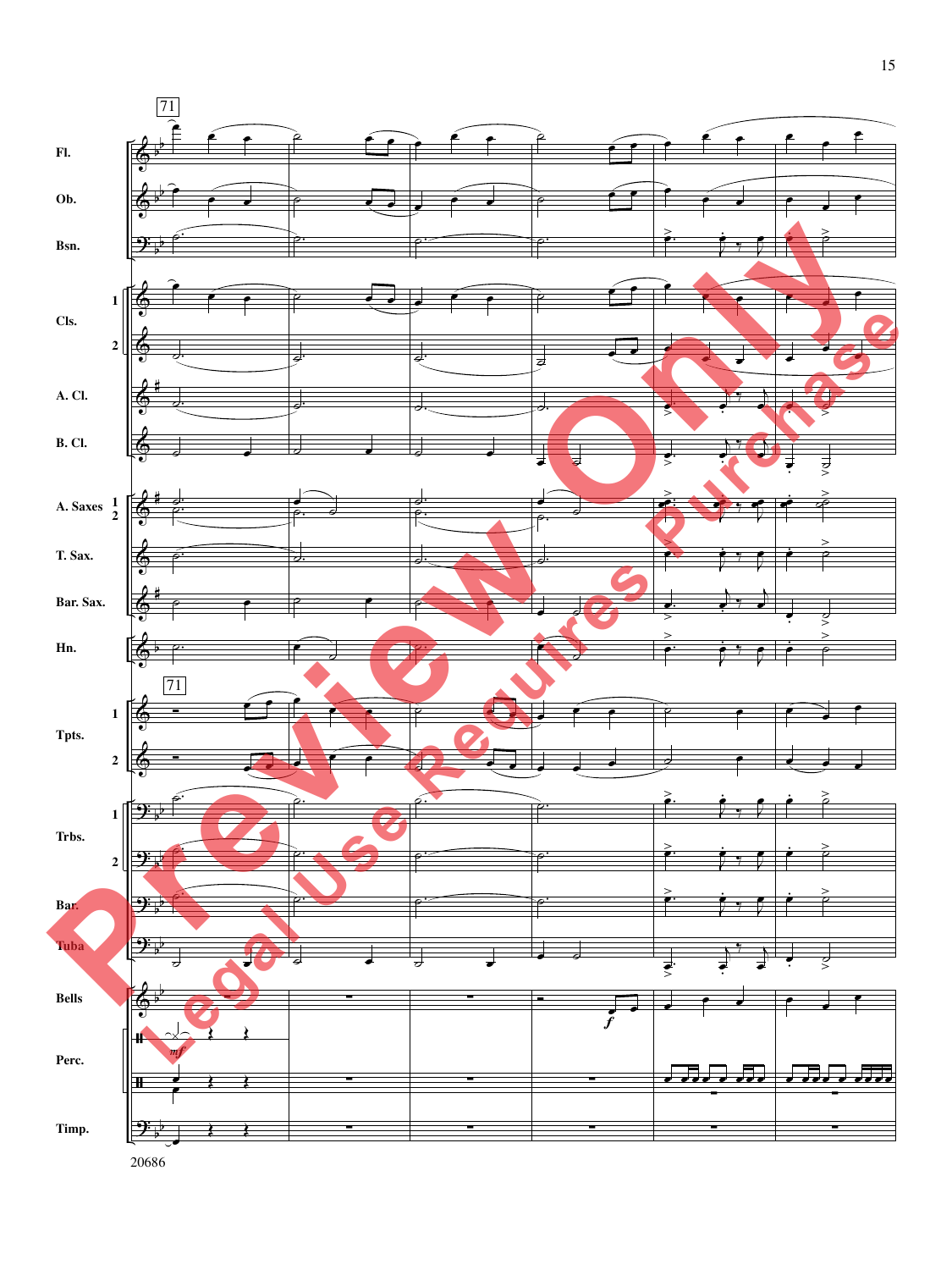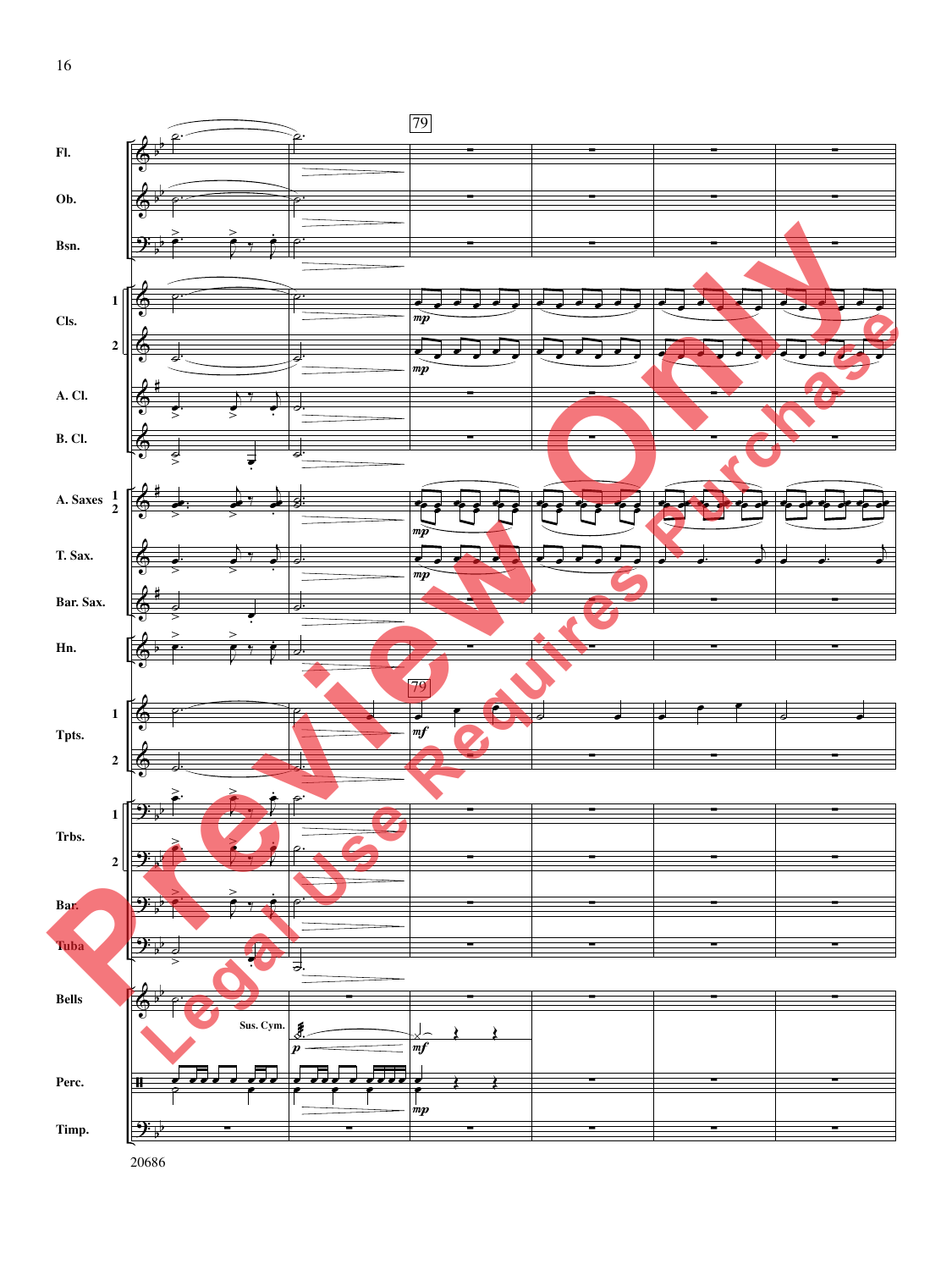

<sup>17</sup>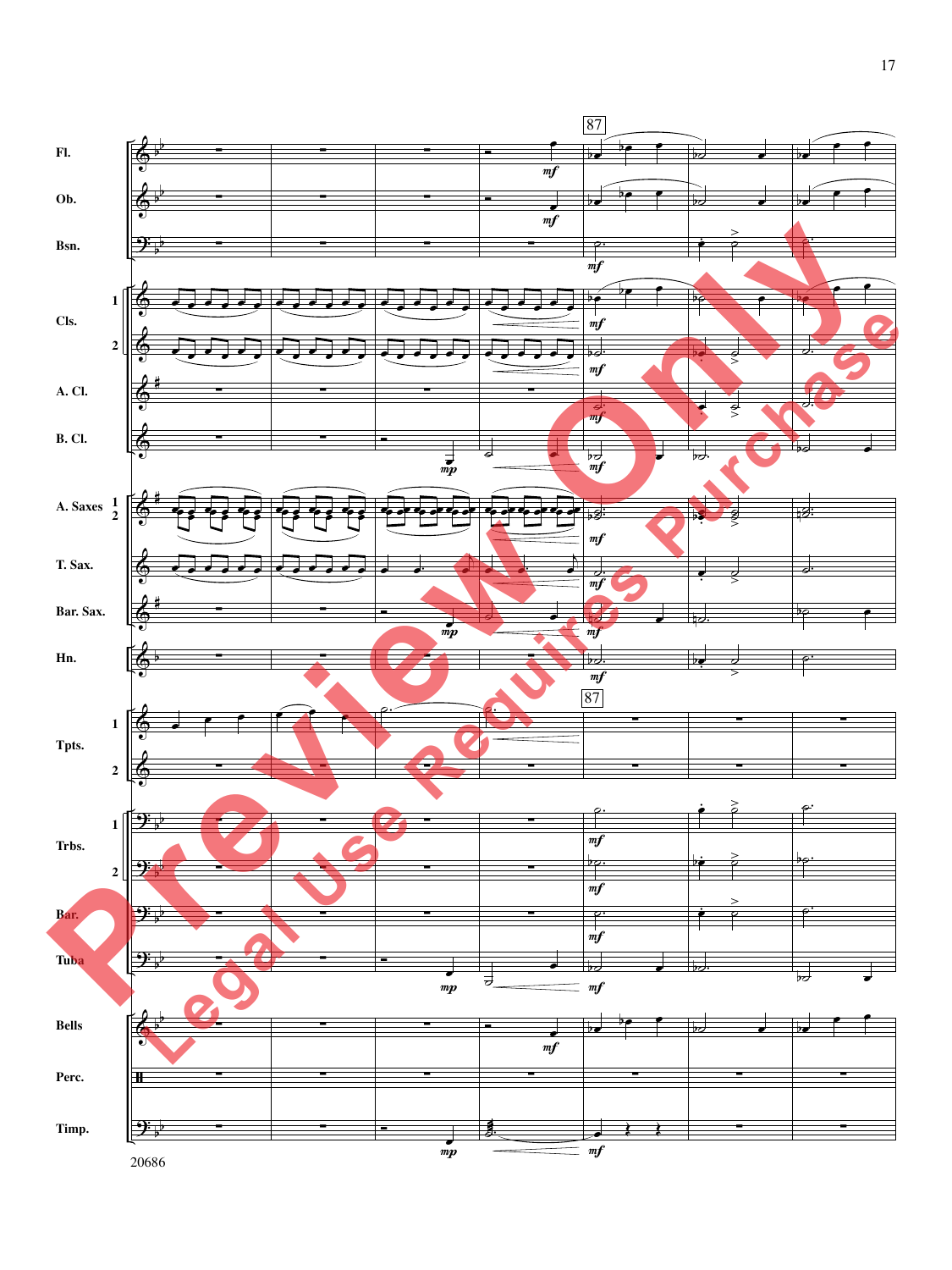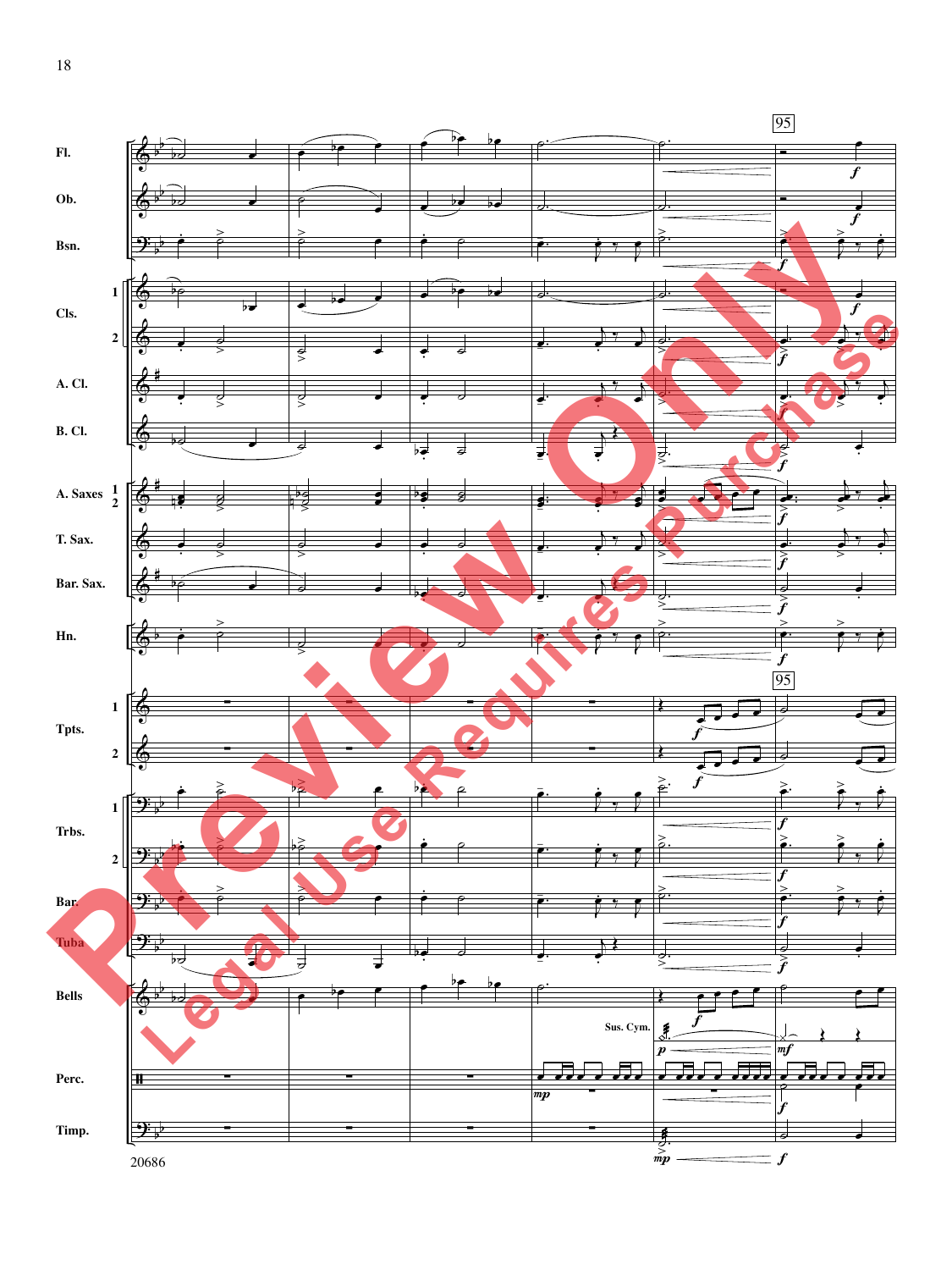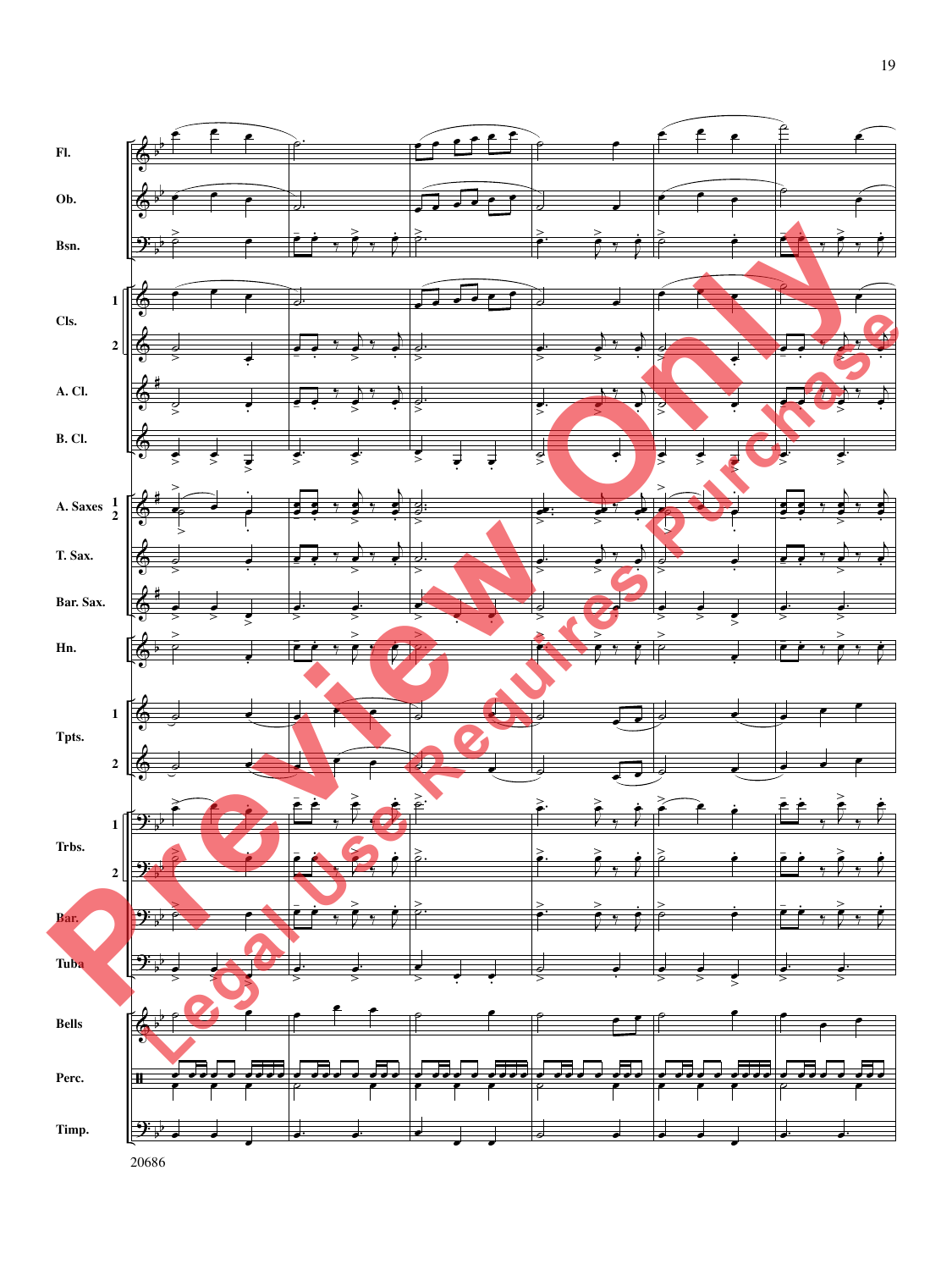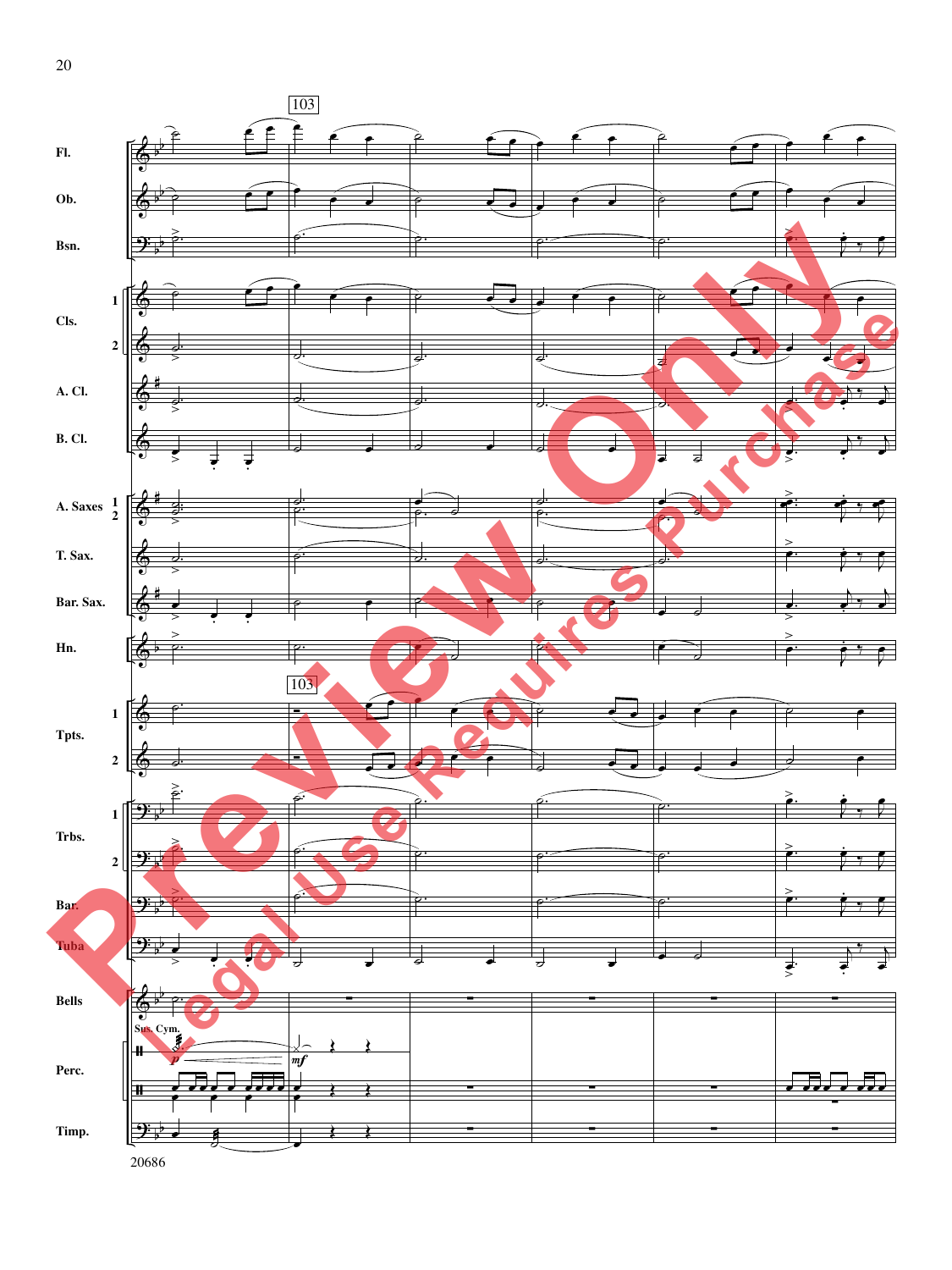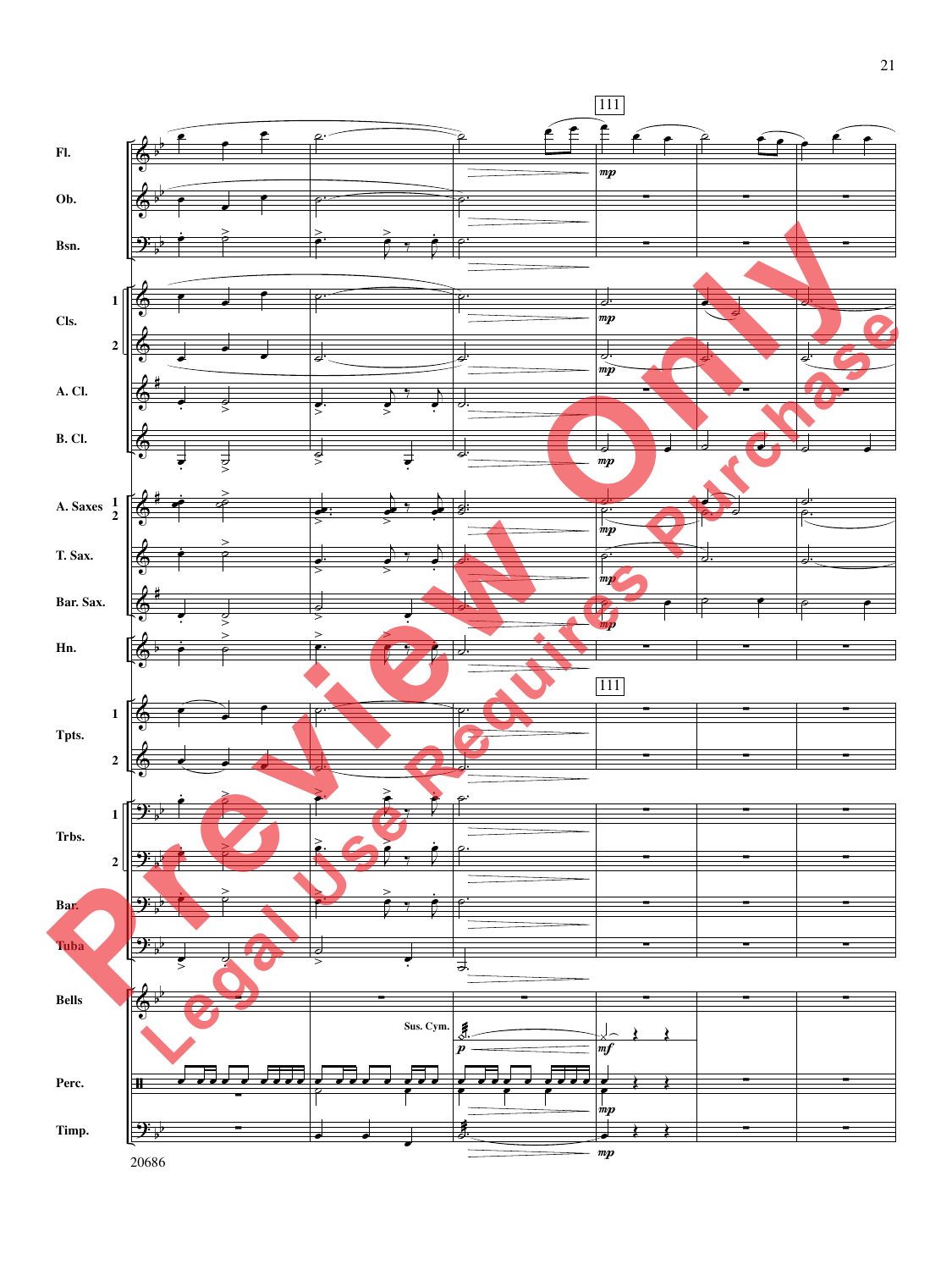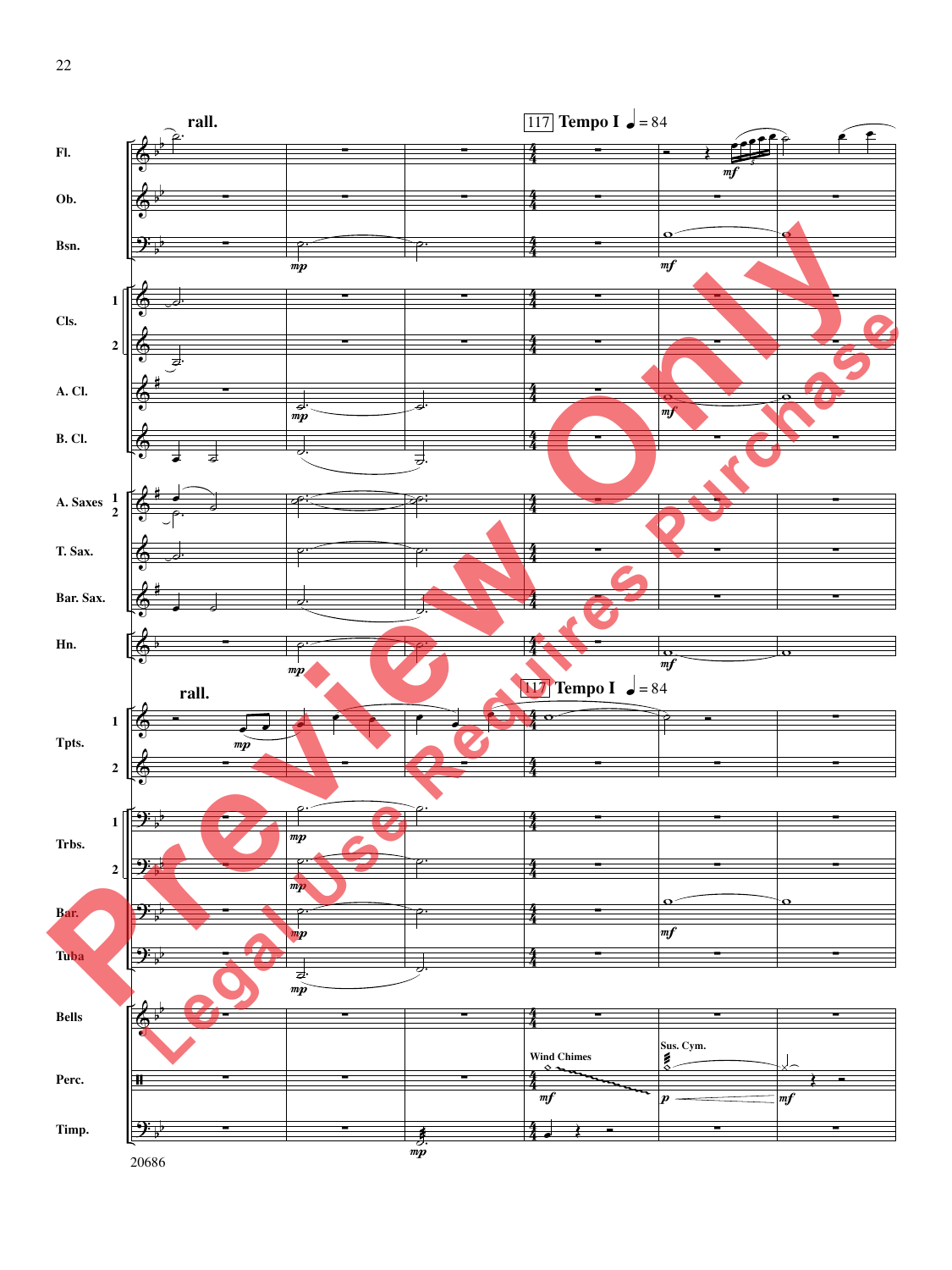